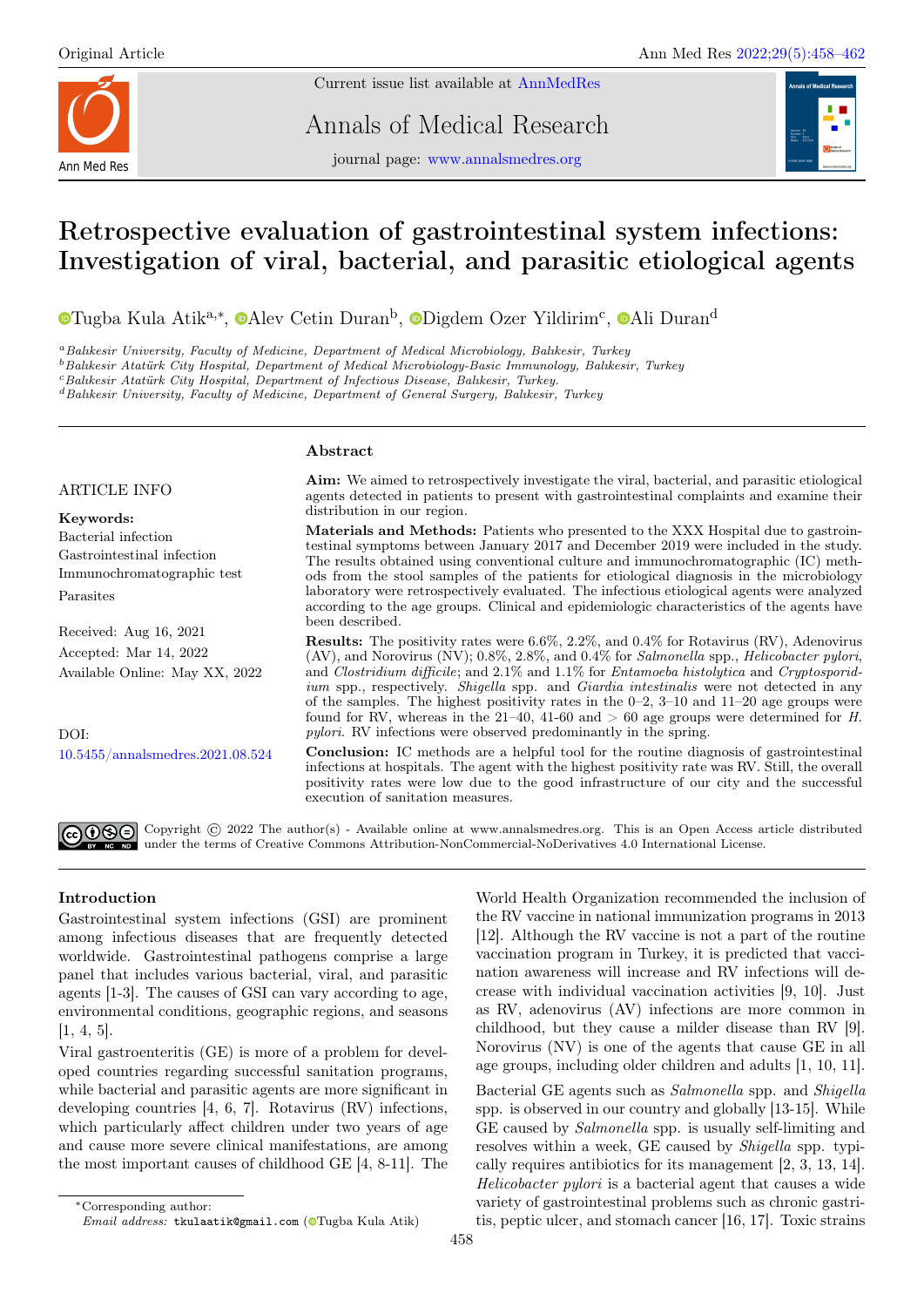of Clostridium difficile are the most common causes of GE, especially in hospitalized patients receiving antibiotic therapy [18].

Parasitic diseases of the gastrointestinal tract constitute a major problem worldwide, more so in developing countries [19]. In addition to viral and bacterial agents that can cause GSI, the most frequently detected parasitic agents are Entamoeba histolytica, Giardia intestinalis, and Cryptosporidium spp. However, these agents are sometimes overlooked due to their relatively low incidence [14, 19].

Microscopic examination of stool samples is very important in the microbiological diagnosis of GSI, and culture is generally preferred to evaluate bacterial agents [2, 3, 14]. Different methods such as immunochromatography (IC), latex agglutination, enzyme-linked immunosorbent test (ELISA), and polymerase chain reaction (PCR) can be used as stool antigen screening methods [2, 3, 8, 19]. IC methods, which are easy to use and provide rapid results, are widely used in laboratories to diagnose viral, bacterial, and parasitic agents that can cause GSI [2, 3, 5, 8].

The broad spectrum of GE agents and the inability to identify all agents in routine laboratory conditions result in the excessive use of empirical antibiotics [5, 15]. Therefore, knowing the regional distribution of the agents causing GSI can help determine the correct diagnosis and treatment algorithms and prevent antibiotic abuse [4, 5, 10, 15].

Our study aimed to retrospectively investigate the viral, bacterial, and parasitic etiological agents detected in patients to present with gastrointestinal complaints and examine their distribution in our region, as well as their distribution according to the gender, seasons and hospitalization status of the patients.

# Materials And Methods

# Study design and setting

The local ethics committee approved this study (Decision dated 11.11.2020, decision number 2020/204). Patients who presented to the XXX Hospital due to gastrointestinal symptoms between January 2017 and December 2019 were included in the study. The results obtained using conventional culture and IC methods from the stool samples of the patients for etiological diagnosis in the microbiology laboratory were retrospectively evaluated.

The infectious etiological agents were analyzed according to the age groups  $(0-2 \text{ years}, 3-10 \text{ years}, 11-20 \text{ years}, 21-$ 40 years, 41–60 years, and  $> 60$  years). In addition, the distribution of positive viral agents was analyzed according to the seasons, gender, and hospitalization status. Data on foreign nationals were excluded from the study.

### Laboratory methods Culture

For the culture of stool samples; 5% sheep blood agar, eosin-methylene blue agar, and Salmonella–Shigella agar were used. Suspected colonies of Salmonella spp. and Shigella spp. grown in the plates incubated for 24–48 hours at 37°C were identified using conventional methods and BD Phoenix 100 automated identification system (BD Phoenix System, Beckton–Dickinson, USA). The

antibiotic susceptibilities of the isolates were determined according to the European Committee on Antimicrobial Susceptibility Testing criteria using the same automated system (20).

# Rapid stool antigen tests for viruses, bacteria, and parasites

According to the manufacturer's instructions, IC tests were used to detect the viral agents of RV (Rotavirus-Adenovirus Combi Test Kit, Türklab, Turkey), AV (Rotavirus-Adenovirus Combi Test Kit, Türklab, Turkey), and NV  $(RIDA(R)QUICK$  Norovirus, R-Biopharm AG, Germany); bacterial agents of H. pylori (Helicobacter pylori Antigen Test Kit, RDS, Turkey) and C. difficile (Clostridium difficile Toxin A+B, Certest, Spain); and the parasitic agents of E. histolytica (Entamoeba histolytica Rapid Test Cassette, Acro Biotech, USA), G.  $intestinalis$  (RIDA®QUICK Giardia, R-Biopharm AG, Germany), and Cryptosporidium spp. (Cryptosporidium Antigen Rapid Test Cassette, Acro Biotech, USA). Their sensitivity and specificity were 99.9% and 98.4% for RV; 99.9% and 99.0% for AV; 92.0% and 98.0%for NV; 94.1% and 100% for *H. pylori*;  $> 99.0\%$  and  $> 99.0\%$  for *C. difficile*; 95.7% and 99.2% for *E. histolytica*; 100% and 95.2% for G. intestinalis; and 95.2% and 97.8% for Cryptosporidium spp., respectively.

### Statistical analysis

The data obtained in the study were recorded in the SPSS 22.0 (SPSS INC, Chicago, IL, USA) program and statistical analysis was made. Categorical variables were given as percentage and mean±standard deviation. Chi-square was used to compare independent groups with categorical variables. The  $p$  value  $< 0.05$  was considered statistically significant.

### Results

In our study, we found that 351 positivity in 5, 281 patients for RV (6.6%), 115 positivity in 5, 264 patients for AV (2.2%), 14 positivity in 3, 552 patients for NV (0.4%), 36 positivity in 4689 patients for Salmonella spp. (0.8%), 63 positivity in 2, 271 patients for H. pylori  $(2.8\%)$ , 7 positivity in 1, 708 patients for C. difficile  $(0.4\%)$ , 116 positivity in 5612 patients for E. histolytica  $(2.1\%)$ , 8 positivity in 696 patients for Cryptosporidium spp. (1.1%). Shigella spp. was not detected in any of the 4, 689 samples and G. intestinalis was not detected in any of the 1319 samples. The agent with the highest positivity rate was RV (6.6%). The coexistence of RV and AV was detected in 31 patients  $(0.6\%)$ , AV and NV in two patients  $(0.1\%)$ , and all three viral agents in one patient (0.02%).

The age-wise distribution of the etiological agents detected in our study is summarized in Table 1. The highest positivity rates in the  $0-2$ ,  $3-10$  and  $11-20$  age groups were found for RV, whereas in the 21–40, 41-60 and  $> 60$  age groups were determined for H. pylori. When the age groups were compared according to the horizontal order in the table, the highest positivity rates were found for RV, *Cruptosporidium* spp. and *C. difficile* in the 0-2 age group; for AV, Salmonella spp., and E. histolytica in the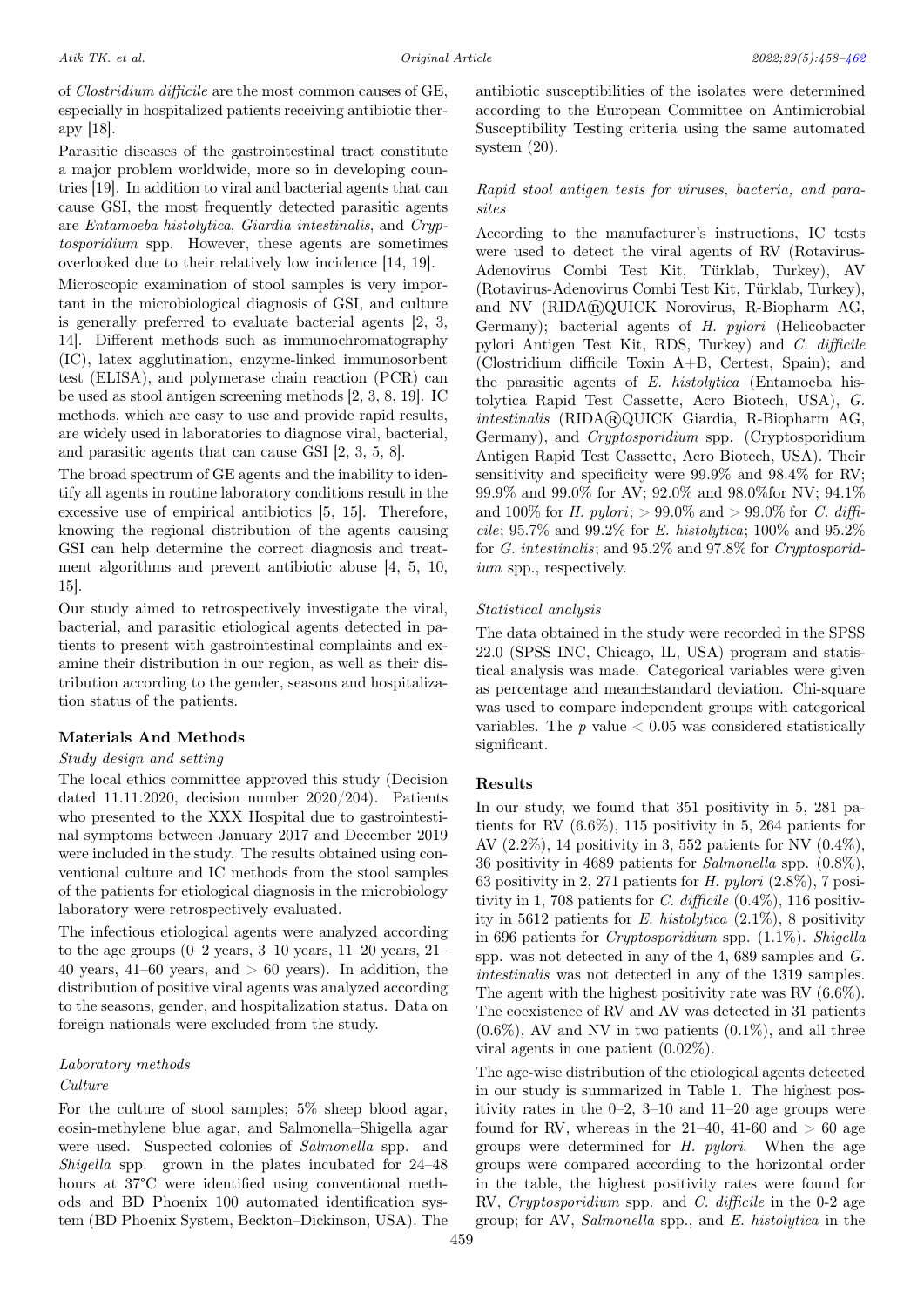Table 1. Distribution of the etiological agents based on the age

| Pathogens            | Age (mean±SD)   |                 | Age groups (year) |                  |           |               |           |                  |           |              |           |               |           |              |           |           |
|----------------------|-----------------|-----------------|-------------------|------------------|-----------|---------------|-----------|------------------|-----------|--------------|-----------|---------------|-----------|--------------|-----------|-----------|
|                      |                 |                 | $0 - 2$           |                  | $3 - 10$  |               | $11 - 20$ |                  | $21 - 40$ |              | $41 - 60$ |               | >60       |              |           |           |
|                      | Total           | $+^*$           | Total(n)          | $+*(\%)$         | Total (n) | $+\times$ (%) | Total (n) | $+*(\%)$         | Total (n) | $+*(\%)$     | Total (n) | $+\times$ (%) | Total (n) | $+*(\%)$     | Total (n) | $+*(\%)$  |
| Virus                |                 |                 |                   |                  |           |               |           |                  |           |              |           |               |           |              |           |           |
| Rotavirus            | $10.4 \pm 17.9$ | $3.7 + 8.1$     | 2,551             | 234 (9.2)        | 1448      | 94(6.5)       | 477       | 12(2.5)          | 363       | 7(1.9)       | 217       | 2(0.9)        | 225       | 2(0.8)       | 5,281     | 351 (6.6) |
| Adenovirus           | $10.3 \pm 17.9$ | $4.8 + 9.4$     | 2,516             | 61(2.4)          | 1465      | 43(2.9)       | 489       | 6(1.2)           | 360       | 4(1.1)       | 207       | $\bf{0}$      | 227       | 1(0.4)       | 5,264     | 115(2.2)  |
| Norovirus            | $11.5 \pm 19.1$ | $8.7 \pm 15.0$  | 1,642             | 6(0.4)           | 950       | 6(0.6)        | 347       | 1(0.3)           | 272       | $\mathbf{0}$ | 151       | 1(0.7)        | 190       | $\bf{0}$     | 3,552     | 14(0.4)   |
| Bacteria             |                 |                 |                   |                  |           |               |           |                  |           |              |           |               |           |              |           |           |
| Salmonella spp.      | 34.7±23.6       | $32.8 \pm 27.5$ | 412               | 4(0.9)           | 464       | 10(2.2)       | 372       | 4(1.1)           | 1753      | 5(0.3)       | 899       | 5(0.6)        | 789       | 8(1.0)       | 4,689     | 36(0.8)   |
| Shigella spp.        | 34.7±23.6       |                 | 412               | $\boldsymbol{0}$ | 464       | $\mathbf{0}$  | 372       | $\mathbf{0}$     | 1753      | $\mathbf{0}$ | 899       | $\bf{0}$      | 789       | $\bf{0}$     | 4,689     | $\bf{0}$  |
| H. pylori            | $24.0 \pm 23.4$ | $27.0 \pm 24.1$ | 509               | 13(2.6)          | 440       | 13(3.0)       | 346       | 4(1.2)           | 354       | 12(3.4)      | 408       | 15(3.7)       | 214       | 6(2.8)       | 2,271     | 63(2.8)   |
| C. difficile         | $27.3 \pm 26.6$ | $25.2 \pm 30.5$ | 468               | 4(0.9)           | 230       | $\mathbf{0}$  | 148       | $\boldsymbol{0}$ | 344       | $\bf{0}$     | 244       | 2(0.8)        | 274       | 1(0.4)       | 1,708     | 7(0.4)    |
| Parasite             |                 |                 |                   |                  |           |               |           |                  |           |              |           |               |           |              |           |           |
| E. histolytica       | $15.9 \pm 21.1$ | $17.3 \pm 20.9$ | 2,024             | 28(1.4)          | 1379      | 41(3.0)       | 681       | 14(2.1)          | 722       | 15(2.1)      | 436       | 10(2.3)       | 370       | 8(2.2)       | 5,612     | 116(2.1)  |
| G. intestinalis      | $16.6 \pm 21.3$ |                 | 415               | $\boldsymbol{0}$ | 356       | $\mathbf{0}$  | 185       | $\mathbf{0}$     | 171       | $\bf{0}$     | 105       | $\bf{0}$      | 87        | $\bf{0}$     | 1,319     | $\bf 0$   |
| Cryptosporidium spp. | $13.7 \pm 22.3$ | $2.0 + 4.5$     | 292               | 7(2.4)           | 206       | 1(0.5)        | 68        | $\mathbf{0}$     | 37        | $\mathbf{0}$ | 39        | $\bf{0}$      | 54        | $\mathbf{0}$ | 696       | 8(1.1)    |

\*Positive samples

Table 2. Distribution of the viral agents detected positive according to the seasons, gender, and patient's hospitalization status

<span id="page-2-0"></span>

|                | Rotavirus (n:351)                      | Adenovirus (n:115) | Norovirus (n:14) |  |  |
|----------------|----------------------------------------|--------------------|------------------|--|--|
| Season $n$ (%) |                                        |                    |                  |  |  |
| Spring         | 187(53.3)                              | 35(30.4)           | 6(42.9)          |  |  |
| Summer         | 60(17.1)                               | 32(27.8)           | 4(28.5)          |  |  |
| Autumn         | 34(9.7)                                | 29(25.2)           | 2(14.3)          |  |  |
| Winter         | 70 (19.9)                              | 19(16.6)           | 2(14.3)          |  |  |
| Gender n (%)   |                                        |                    |                  |  |  |
| Male           | 189 (53.8)                             | 62(53.9)           | 6(42.9)          |  |  |
| Female         | 162(46.2)                              | 53 (46.1)          | 8(57.1)          |  |  |
|                | Patient's hospitalization status n (%) |                    |                  |  |  |
| Inpatient      | 104(29.6)                              | 23(20.0)           | 4(28.6)          |  |  |
| Outpatient     | 247 (70.4)                             | 92(80.0)           | 10(71.4)         |  |  |

3-10 age group; for  $H.$  pylori and NV in the 41-60 age group. The agent with the highest mean age of the patients was *Salmonella* spp. (mean age:  $32.8 \pm 27.5$ ), while that with the lowest mean age was Cryptosporidium spp. (mean age:  $2.0\pm4.5$ ). The mean age of the patients with coexistence of RV and AV was  $4.9\pm7.9$ . Resistance of the Salmonella spp. isolates to ciprofloxacin, ampicillin, and trimethoprim–sulfamethoxazole (SXT) were 17.9%, 7.2%, and 4.0%, respectively.

The distribution of the detected viral agents according to the seasons, gender, and hospitalization status of the patients is given in Table 2. RV infections were observed predominantly in the spring  $(p \theta.005)$ . RV, AV and NV infections were found to have similar characteristics in terms of distribution according to the gender (p  $(0.199)$ ). That infections were examined in terms of distribution according to the hospitalization status and the highest positivity rates were found in patients who received outpatient services (p  $(0.279)$ .

### Discussion

The most common cause of GE is viruses such as RV (the most frequent etiologic agent), AV, and NV. The most common bacterial agents are Salmonella spp. and Campylobacter spp., and the most common parasitic agents are G. intestinalis and E. histolytica [15, 21]. RV is one of the 13 etiologic agents that cause GE, as estimated by the 2016 Global Burden of Disease Study. It is the most prevalent agent that causes severe diarrhea in developed and developing countries [22]. In our study too, the highest positivity rate was determined for RV (6.6%), followed by H. pylori (2.8%), AV (2.2%), E. histolytica (2.1%), Cryptosporidium spp.  $(1.1\%),$  Salmonella spp.  $(0.8\%),$  NV  $(0.4\%)$ , and *C. difficile*  $(0.4\%)$ . González-Serrano et al. [2] found viral  $(32\%)$ , bacterial  $(14\%)$  and parasitic  $(1\%)$ agents among the GSI agents. In the study by Oğuztürk et al. [5], only adult patients were included, the most frequently detected microorganisms were protozoans with a detection rate of 54.1%, followed by bacteria with a rate of 27.9% and viruses with a rate of 14.7%.

While PCR is the most sensitive method for detecting viral antigens in stool, IC methods are frequently used in routine laboratory applications [23]. It has been reported that the specificity of IC methods in diagnosis is  $> 97\%$ , and their sensitivity is  $> 80\%$  when compared with PCR; furthermore, it is recommended since they are easy to use, low cost, and provide results in a short time [2]. In a meta-analysis study, IC was shown to be the most common method (64.5%) used in the diagnosis of RV in Turkey [8]. In our study, RV positivity was 6.6%, and AV positivity was 2.2%. In studies where IC methods were used, and pediatric and adult patients were collectively evaluated, as in our study, RV positivity rates ranged from 3.6% to 17.3%, and AV positivity rates ranged from  $0\%$  to  $4\%$  [2, 10, 14, 24].

Our study showed that the mean age of patients with RV positivity was  $3.7\pm8.1$  years, and the mean age of patients with AV positivity was 4.8±9.4 years. The highest RV positivity rate was in the  $0-2$  age group  $(9.2\%)$ , and the AV positivity rate was the highest in the 3-10 age group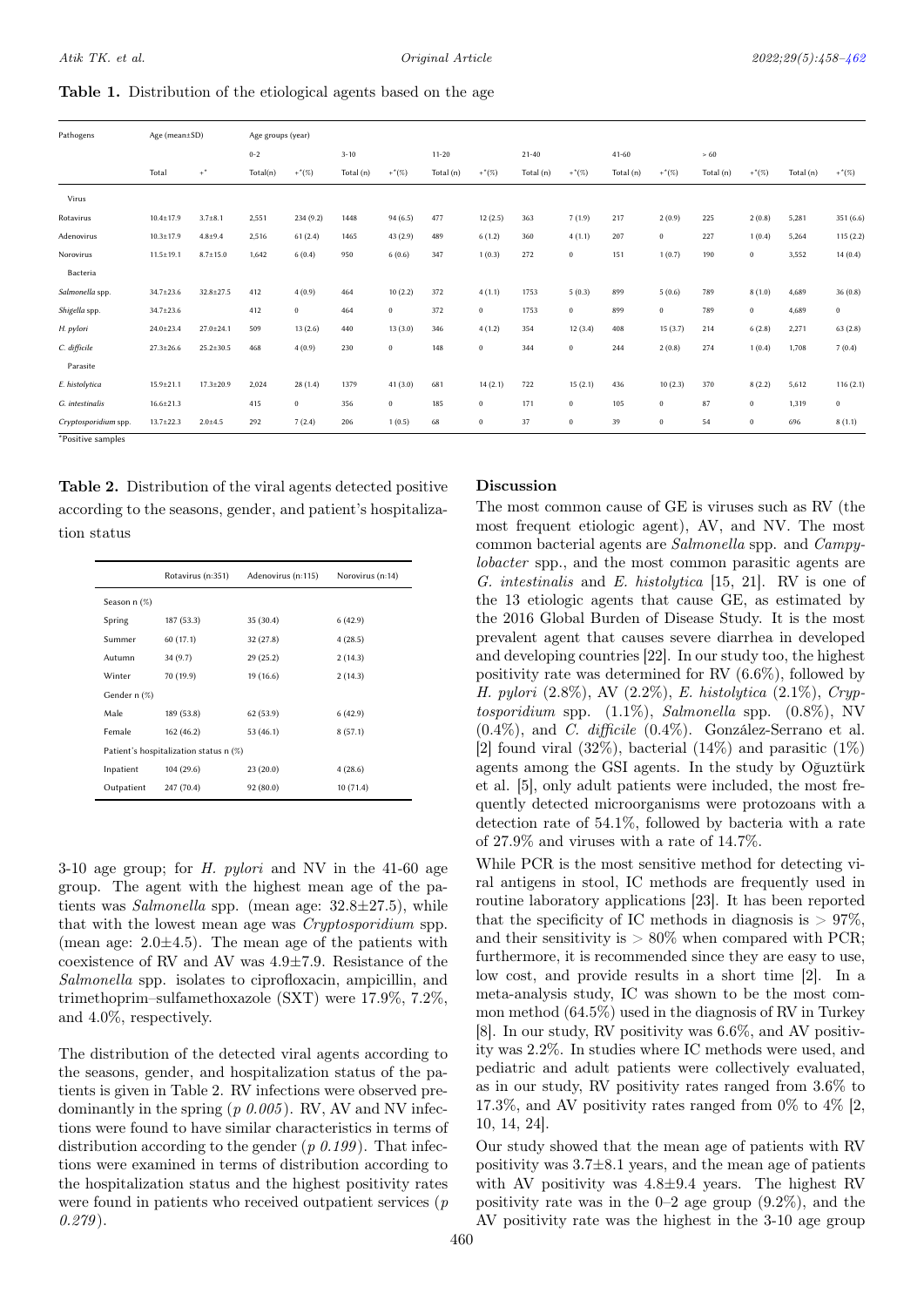(2.9%). Consistent with our work, different studies have emphasized that RV and AV infections affect young children more frequently [2, 4, 8, 14, 15, 24, 25]. In studies where only pediatric patients were evaluated, RV and AV positivity rates were between 9.5%-48.9% and 2.6%-8.6%, respectively [4, 8, 9, 21, 26, 27]. The rates reported in various studies can be affected by different variables such as geographical region, a diagnostic method used, the patient population included in the study, and RV vaccine administrations that have become widespread in recent years [10, 23]. We think that these rates will decrease in the future as all countries worldwide include the RV vaccine application recommended by the World Health Organization in their national immunization programs [12].

RV and AV infections mainly affect children but may also pose a risk for adults [2, 11]. Among adult patients, RV and AV positivity rates were 4.7% and 1.3% [5]. In our study, RV and AV positivity rates were 0.8% and 0.4% for  $those > 65$  years of age. These findings made us think that the investigation of RV and AV should not be limited to pediatric patients.

Studies have shown that NVs are the most common cause of GE, especially in developed countries, and NV positivity rates have increased with the widespread use of RV vaccines [24, 28]. While some sources have reported NV as the second most common agent after RV in acute GE, they have emphasized that it had a much milder course than RV [24, 26]. In our study, the rate of NV positivity was 0.4%. The rates of NV positivity detected using IC, ELISA, or PCR methods vary between 4% and 24% in studies where pediatric and adult patients were evaluated together, as in our study [1, 2, 11, 24]. In our study, NV positivity rates detected using IC methods were far below the literature data. A study comparing IC and PCR methods in the diagnosis of NV showed that the specificity of IC tests was  $> 97\%$ , and the sensitivity was 57%. While IC techniques are preferred for the diagnosis of viral antigens due to their ease of application, their low sensitivity for NV reveals that the technique should be improved in terms of the diagnosis of NV [2]. We think that the positivity rate observed in our study could have been lower than that reported by other studies because we employed only IC methods.

Several etiological factors may coexist in GE [4, 9, 10]. Various studies have shown that the rates of RV and AV association vary between  $0.3\%$  and  $8.1\%$  [4, 9, 10, 21]. Similar to these rates, the rate of RV and AV association was 0.6% in our study. Moreover, the rate of AV and NV association was 0.1%. Correspondingly, the rate of AV and NV association was 0.3% in another study [21]. It has been reported that the mixed viral infection positivity rate in stool samples of hospitalized children with acute GE was 3.2% [26]. In our study, the association rate of all three viral agents was determined to be 0.02%.

The most common bacterial agents causing GE include Campylobacter spp., Shigella spp., and Salmonella spp. [14]. In our study, while the Salmonella spp. isolation rate was 0.8%, there was no Shigella spp. positivity. Similarly, different studies have reported that Salmonella spp. isolation rates from stool cultures vary between 0.0% and 6.7%, while Shigella spp. isolation rates vary between

0.0% and 3.3% [2, 5, 13-15]. In our study, the highest Salmonella spp. positivity rate was in the 3–10 age group (2.2%). Similarly, another study has demonstrated that the isolation rate of Salmonella spp. in children  $\leq$ 5 years of age is 3% [15]. Our study showed that ciprofloxacin resistance was 17.9%, ampicillin resistance was 7.2%, and SXT resistance was 4.0% in Salmonella spp. isolates. In another study, SXT resistance was 29%, and resistance to ciprofloxacin, levofloxacin, and ampicillin was not detected [13]. In another study, ampicillin resistance was 53.3%, SXT resistance was 33.3%, and ciprofloxacin resistance was not observed [5]. Considering that antimicrobial resistance rates can vary between centers, antibiotic sensitivity results are beneficial in directing the treatment for GE.

In our study, H. pylori positivity was 2.8% (mean age:  $27.0\pm24.1$ , and the highest rate  $(3.7\%)$  was found in the 41–60 age group. In another study, it has been reported that the highest prevalence of H. pylori occurred in the 30–39 age group [16]. C. difficile Toxin AB positivity rate was 0.4% in our study; however, the rate of Toxin AB positivity was 1.3% in another study [5].

The most common parasitic agents in gastrointestinal infections are E. histolytica, G. intestinalis, and Cryptosporidium spp. [14]. Numerous immunoserological methods are used for the detection of parasitic agents in stool samples. These methods have higher sensitivity compared to stool microscopy, while their specificity and cost are relatively comparable [23]. The rate of E. histolytica positivity was found to be 2.1% in our study. Various studies have indicated that E. histolytica positivity rates vary between  $6.0\%$  and  $21.8\%$  [5, 14]. We think that these differences may be due to both methodological and geographical regional differences in the patient groups included in the study. The mean age of patients with E. histolytica positivity in our study was 17.3±20.9 years, and different studies have emphasized that E. histolytica positivity is higher in adult patients [3, 14]. The *Cryptosporidium* spp. positivity rate was 1.1% in our study, and the positivity rates ranged from 1.0%–1.3% in different studies [2, 5].

RV infections are mostly seen in the winter months [4, 9, 10, 27]. On the other hand, our study showed that RV infections were predominantly observed in the spring months  $(p \theta.005)$ . Various studies have emphasized that RV infections are seen at high rates in the winter and spring months [11, 21, 28]. In our study RV, AV and NV infections were found to have similar characteristics in terms of distribution according to the gender (p  $(0.199)$  likely as reported in the literature [4, 9, 10, 21]. The highest positivity rates of the RV, AV, and NV infections were found in patients who received outpatient services in our study  $(p \theta.279)$ . With the widespread use of RV vaccines, a significant decrease has been observed in hospitalizations due to RV infection [10, 29].

Our study, in which we retrospectively analyzed viral, bacterial, and parasitic infectious agents detected in patients who applied to our hospital with gastrointestinal complaints, has some limitations. The inability to analyze stool microscopy results retrospectively due to technical inadequacies, the inability to study Campylobacter spp., and the failure to confirm stool antigen tests with ELISA